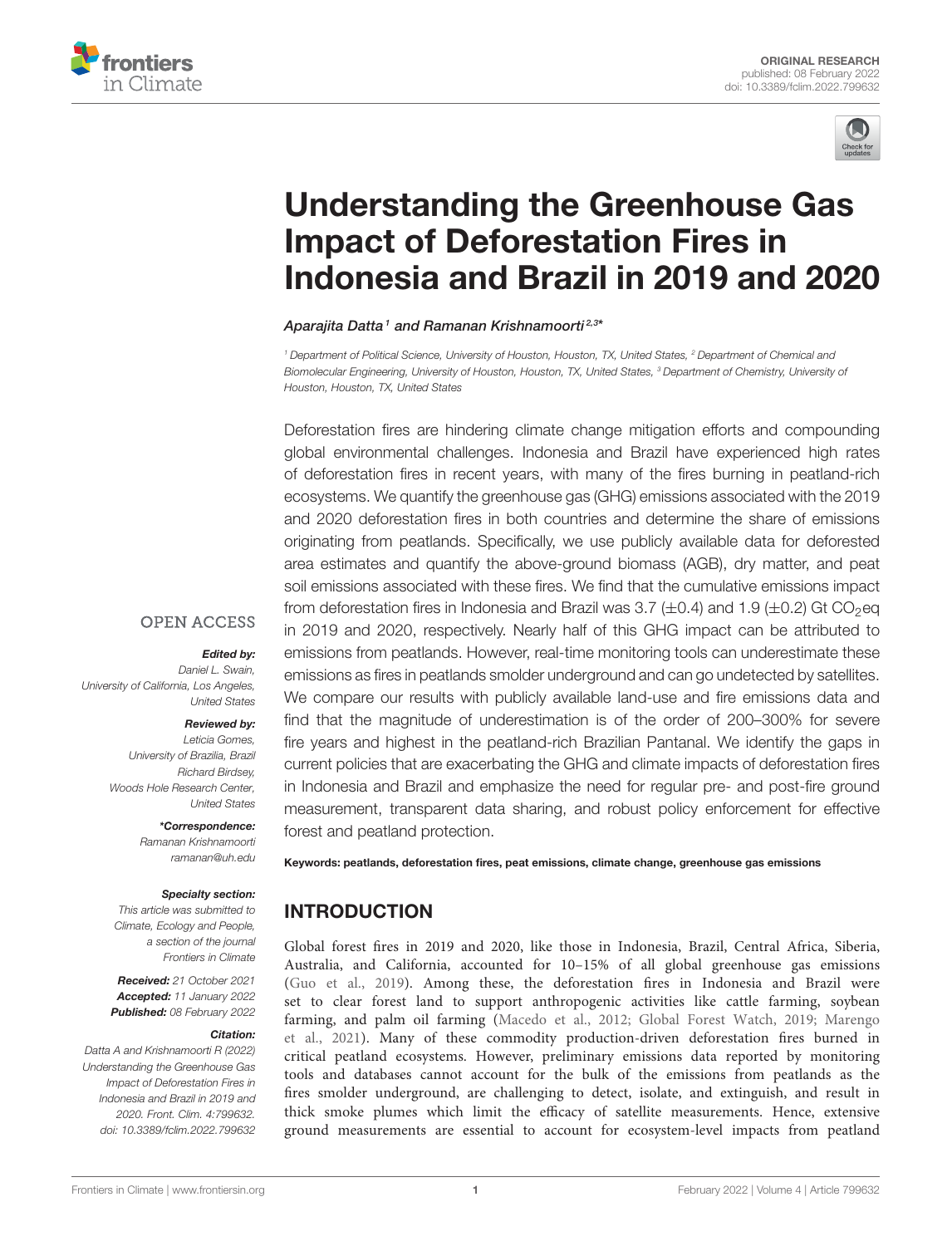fires. While the emissions data are continually updated as postfire ground measurements become available, the process of providing reliable estimates can suffer from a time lag of 5 years or longer [\(Ribeiro-Kumara et al., 2020\)](#page-7-3). Consequently, reactive policies that are based on preliminary data fail to account for and to mitigate the true GHG impact of deforestation fires.

Peatlands cover only 3% of the world's landmass, but exist across 180 countries and are the largest terrestrial sink for carbon [\(Food and Agriculture Organization, 2020\)](#page-6-1). Current estimates suggest that the carbon stored by peatlands is at least twice as much as all other vegetation types together, when above- and below-ground carbon are accounted for [\(UNEP, 2019\)](#page-7-4). When drained and burned, peatlands emit the sequestered carbon and turn from net carbon sinks to sources. Typically, "slash and burn" methods have been used to induce deforestation fires to convert lands, including peatlands, to agricultural or commercial lands. Large swaths of peatlands in Europe, Southeast Asia, and South America have undergone significant degradation to support human development activities in this manner. Resultantly, 15% of the world's known peatlands have been irreversibly damaged or are currently experiencing extreme degradation, making them one of the most vulnerable and disproportionately impacted ecosystems [\(UNEP, 2019\)](#page-7-4).

Unlike fast-spreading fires in other ecosystems, peatland fires are characterized by the slow-burning of surface vegetation followed by the gradual and sustained smoldering of peat soils over several days or weeks resulting in thick smoke plumes. Some megafires in peatlands have been known to burn for months extending laterally and in the sub-surface through layers of flammable carbon-rich soil (National Interagency Fire Center, [2019\)](#page-7-5). The climate impacts of peatland fires are primarily attributed to  $CO<sub>2</sub>$  emissions followed by carbon monoxide (CO) and methane (CH4) emissions. Peatland fires also contribute to pollution through smoke and haze. The emitted particulate matter severely affects biodiversity and human health and has detrimental socioeconomic impacts. The fires also cause local subsidence, soil leaching, and disruption to natural water regulation patterns resulting in increased flooding and contamination of freshwater sources.

Historically, global soil patterns have been analyzed at coarse physiographic scales ranging from 1:150,000 at the sub-national level to 1:1,000,000 at the national level [\(Food and Agriculture Organization, 2020\)](#page-6-1). At these resolutions, the remote sensing methods can help identify large peat reserves, but the resultant maps do not provide substantial information about their depth or accurate estimation of their expanse. Peat depths can be mapped more comprehensively through in-situ probing or ground-penetrating radar; however, the time and labor-intensive nature of ground measurements and challenges of interpolation and representative mapping preclude widespread use. Many mapping inventories have not been updated to reflect how recent land-use changes have impacted peat reserves over time or to distinguish peatlands from wetlands [\(Food and Agriculture Organization, 2020\)](#page-6-1). The high cost of representative and regular ground-based measurement [\(Vernimmen et al., 2020;](#page-7-6) [O'Leary, 2021\)](#page-7-7) and the lack of policy support at national and sub-national levels for peatland protection against deforestation results in poor initial estimates of their carbon sequestration capacity in their natural state and the associated emissions during fires or draining that occur to support human activities.

We utilize the 2019 and 2020 fires in Indonesia and Brazil as case studies to evaluate how under-accounting for the expanse of peatlands, the scale of deforestation fires in peatrich ecosystems, and the carbon intensity of the emissions can lead to an initial under-estimation of their GHG impact. We estimate the GHG impact of these fires by using historymatched emissions factors [\(Akagi et al., 2011;](#page-6-2) [Drösler et al.,](#page-6-3) [2013;](#page-6-3) [Banin et al., 2014;](#page-6-4) [Giglio et al., 2017;](#page-6-5) [van der Werf et al.,](#page-7-8) [2017\)](#page-7-8) with ecosystem- and country-level attributes (Yamakura et al., [1986;](#page-7-9) [Levine, 1999;](#page-7-10) [Neto et al., 2009;](#page-7-11) [da Silva et al.,](#page-6-6) [2013;](#page-6-6) [Ratnaningsih and Prasytaningsih, 2017;](#page-7-12) [Cassol et al.,](#page-6-7) [2018;](#page-6-7) [Ferraz et al., 2018;](#page-6-8) [Moore et al., 2018;](#page-7-13) [Serrati, 2018;](#page-7-14) [Instituto Nacional de Pesquisas Espaciais, 2019;](#page-7-15) Global Fire Emissions Database, [2020;](#page-6-9) [Greenpeace, 2020;](#page-7-16) [Filho et al., 2021\)](#page-6-10). Our results indicate that nearly half of the emissions from deforestation fires in Indonesia and Brazil can be attributed to peatlands, which can go undetected by satellites. For severe fire years in Indonesia and Brazil, the mismatch between the emissions estimated by our model and those reported by databases is as much as 2- to 3-fold. Therefore, real-time satellite measurements are found to severely under-account for the true GHG impact of deforestation fires. Even though the magnitude of the mismatch is reduced as new data becomes available, the effects of the underestimation persist over time. Lastly, we evaluate the current policy landscape in Indonesia and Brazil to understand the feedback between policies, deforestation fires, the under-mapping of peatlands, and their carbon impact. Deforestation fires and peatland degradation in both countries are caused by measurement challenges associated with representative, ground-based peatland mapping, inefficiencies in current policies and lax regulatory enforcement that fail to disincentivize commodity production-driven deforestation or administer appropriate punitive measures.

## MATERIALS AND METHODS

Our analysis is centered on deforestation fires in all Indonesian provinces, and the Legal Amazon (includes the states of Acre, Amapa, Amazonas, Pará, Rondônia, Roraima, Tocantins, Moranhão, and Mato Grosso) and the Pantanal (includes the states of Mato Grosso do Sul and Mato Grosso) in Brazil, as presented in **[Figure 1](#page-2-0)** [\(Hahn et al., 2014;](#page-7-17) [Müller-Hansen et al.,](#page-7-18) [2017\)](#page-7-18). Indonesia's Ministry of Environment and Forest reported that the fires burned a forest area of ∼6,400 sq. miles in 2019 and ∼1,100 sq. miles in 2020 (Ministry of Environment and Forestry of the Republic of Indonesia, [2019;](#page-7-19) [Greenpeace, 2020\)](#page-7-16). Brazil's National Institute for Space Research (INPE) reported a burned forest area of ∼3,900 sq. miles in 2019 and ∼4,300 sq. miles in 2020 in the Amazon (Instituto Nacional de Pesquisas Espaciais, [2019\)](#page-7-15). About 80% of the Pantanal lies within Brazil and the rest of the area in Bolivia and Paraguay [\(Serrati, 2018\)](#page-7-14). Of the Brazilian Pantanal, about 65% of the area is in the state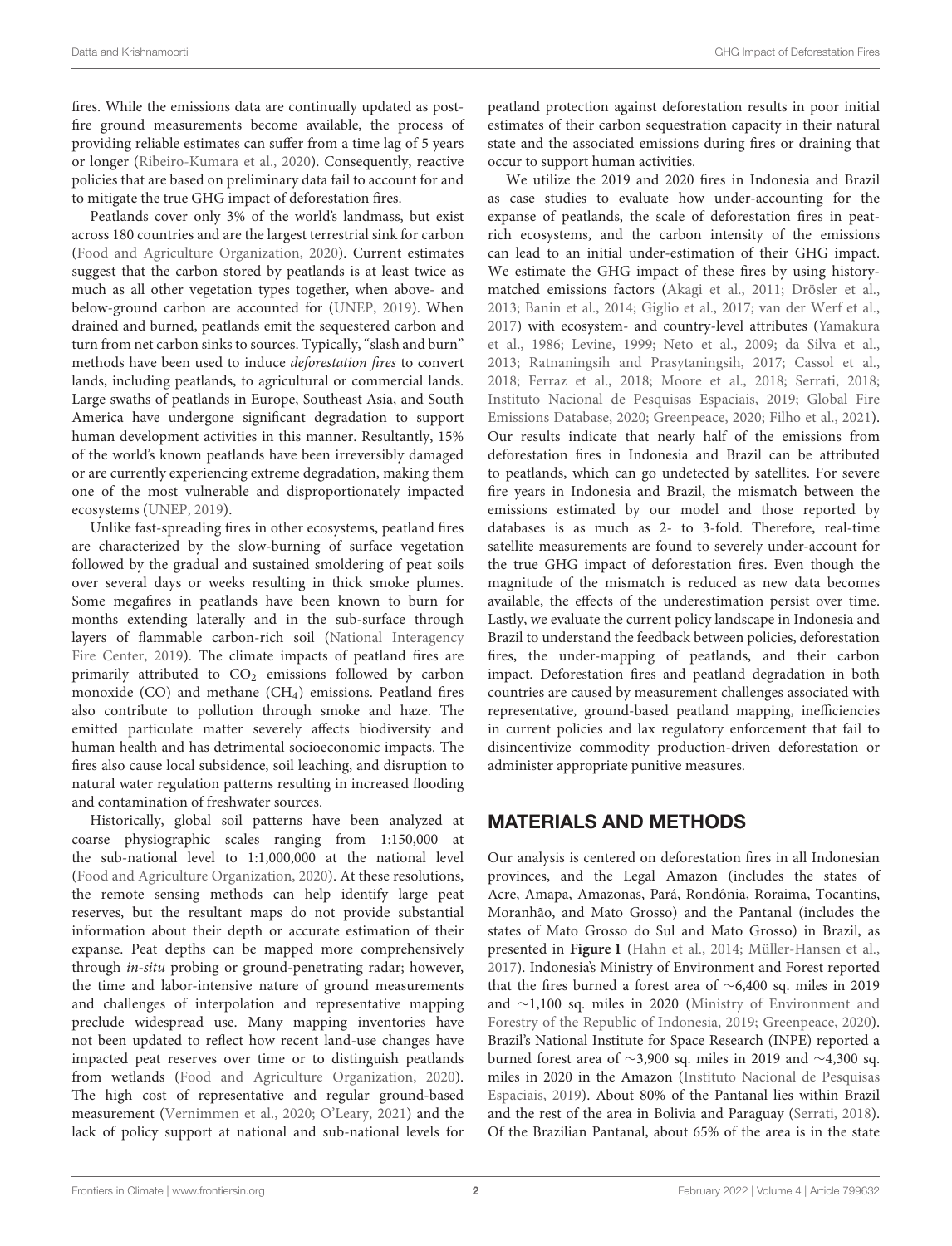

<span id="page-2-0"></span>of Mato Grosso do Sul and 35% in Mato Grosso. Since INPE only monitors fires in the Amazon and Cerrado biomes, we used Global Forest Watch's estimates of ∼200 sq. miles in 2019 and ∼500 sq. miles in 2020 in Mato Grosso do Sul as our basis for the area impacted by deforestation fires in the Brazilian Pantanal. Based on these estimates of the burned area, we calculate the total GHG impact of deforestation fires by accounting for emissions from above-ground biomass, and peat soils and dry matter in peat-rich ecosystems. We present a conservative estimate of the GHG impact of the deforestation fires in the Pantanal since we assume that the same share of peat fires occurred in the Pantanal and the Legal Amazon, even though the Pantanal has greater peat depth and expanse [\(Marengo et al., 2021\)](#page-7-2), and therefore, likely witnessed a larger share of peat fires.

First, we determine the emissions from above-ground biomass (AGB) in the burned area using  $AGB = 0.0509 X \rho D^2 H$ , where  $\rho$  is wood density in  $g/cm^3$ , D is the tree's diameter in cm at breast height, and H is the average tree height in meter [\(Chave et al., 2005,](#page-6-11) [2014;](#page-6-12) [Feldpausch et al., 2012;](#page-6-13) [Banin et al.,](#page-6-4) [2014\)](#page-6-4). We assumed a carbon fraction of 0.48 for AGB, and a combustion efficiency of 0.9 in Indonesia and 0.89 in Brazil based on previous works [\(Andreae, 1991;](#page-6-14) [Kaufman et al., 1992;](#page-7-20) Ward and Hao, [1992;](#page-7-21) [Babbitt et al., 1996;](#page-6-15) [Ferek et al., 1998;](#page-6-16) [Levine,](#page-7-22) [1998,](#page-7-22) [1999;](#page-7-10) [Innes et al., 2000;](#page-7-23) [Neto et al., 2009;](#page-7-11) [Ferraz et al.,](#page-6-8) [2018\)](#page-6-8). Ground-based analyses have found average tree heights of 29 m in Indonesia and 26 m in Brazil, average diameter at breast height 0.29 m in Indonesia and 0.25 m in Brazil, and similar wood densities of 600 kg/m<sup>3</sup> per tree and fuel loads of ∼152,000 trees per sq. mile [\(Yamakura et al., 1986;](#page-7-9) [Malhi et al., 2004;](#page-7-24) Hunter et al., [2013;](#page-7-25) [Banin et al., 2014;](#page-6-4) [Cassol et al., 2018;](#page-6-7) [Ferraz et al.,](#page-6-8) [2018\)](#page-6-8).

Next, to quantify the peat soil and dry matter emissions, we rely on previous studies in tropical peatlands which have reported average values of peat depth ranging from 0.3 m in both countries [\(Page et al., 2002;](#page-7-26) [Kiely et al., 2019\)](#page-7-27), bulk density of  $\sim$ 0.3 g/cm<sup>3</sup> in Indonesia [\(Ratnaningsih and Prasytaningsih, 2017\)](#page-7-12),  $0.5$  g/cm<sup>3</sup> in the Legal Amazon [\(da Silva et al., 2013\)](#page-6-6), 0.88 g/cm<sup>3</sup> in the Brazilian Pantanal [\(Filho et al., 2021\)](#page-6-10), and emissions factors for CO2, CH4, and CO [\(Akagi et al., 2011;](#page-6-2) [Drösler et al., 2013;](#page-6-3) [Banin et al., 2014;](#page-6-4) [Giglio et al., 2017;](#page-6-5) [van der Werf et al., 2017\)](#page-7-8). We note that the Brazilian Pantanal has a significantly greater depth of peat, but in the absence of ecosystem-specific data, we considered the average burn depth to be 0.3 m, the same as in the Legal Amazon. These were used to quantify peat soil emissions, dry matter emissions from surface biomass, and the cumulative CO<sup>2</sup> impact (**[Supplementary Tables 3](#page-6-17)**–**[5](#page-6-17)**) [\(Drösler et al., 2013;](#page-6-3) [van der Werf et al., 2017\)](#page-7-8). We assume that organic carbon forms 56% of the mass of tropical peat soils in Indonesia and 50% in Brazil and applied widely used emission factors from Indonesia and Brazil which are averaged over 20 years and adjusted for the time-effects of fires and land-use change [\(Akagi et al., 2011;](#page-6-2) [Giglio et al., 2017;](#page-6-5) [van der Werf et al., 2017;](#page-7-8) [Moore et al.,](#page-7-13) [2018;](#page-7-13) [Kiely et al., 2019;](#page-7-27) [Global Fire Emissions Database, 2020\)](#page-6-9). In the absence of data on ecosystem-level attributes, we apply IPCC recommended emissions factors for tropical peatlands for Indonesia and Brazil and assume that organic carbon forms 54% of the mass of dry matter, which presents a fuel load of ∼440 t/ha in both countries [\(Drösler et al., 2013\)](#page-6-3). We do not account for the emissions that occur when flooded peatlands are drained, the water table is lowered, and the peat surface is first exposed to aerobic conditions. Other bases for calculations are listed in **[Supplementary Table 1](#page-6-17)**. We accounted for the uncertainties in measurement, wherever applicable, by including the range of values used in the cited literature. These are the basis of the range of emissions included in our results.

### RESULTS

Our results indicate that Indonesia and Brazil collectively emitted nearly 2 Gt CO<sub>2</sub>eq (1.98  $\pm$  0.11) in 2019 and 1 Gt CO<sub>2</sub>eq (0.97  $\pm$  0.03) in 2020 from the burning of above-ground biomass due to deforestation fires (**[Table 1](#page-3-0)**). Most notably, we found that including the emissions from deforestation in peatland ecosystems in both countries doubles the combined GHG impact to 3.65 ± 0.41 GtCO2eq in 2019 and ∼1.89 ± 0.22 GtCO2eq in 2020 (**[Figure 2](#page-3-1)**). The smaller burned area in Indonesia resulted in a 5-fold reduction in emissions from 2.44  $\pm$  0.25 Gt CO<sub>2</sub>eq in 2019 to 0.44  $\pm$  0.04 Gt CO<sub>2</sub>eq in 2020. While emissions from the Legal Amazon are comparable for 2019 and 2020, the peat-rich Pantanal is experiencing rapid degradation, and emissions from the region, per our results, have doubled between 2019 and 2020.

Additionally, since we find that peat emissions account for 40– 60% of the GHG impact from deforestation fires across different biomes in Indonesia and Brazil, land-use or fire analyses that are based only on real-time satellite measurements present a partial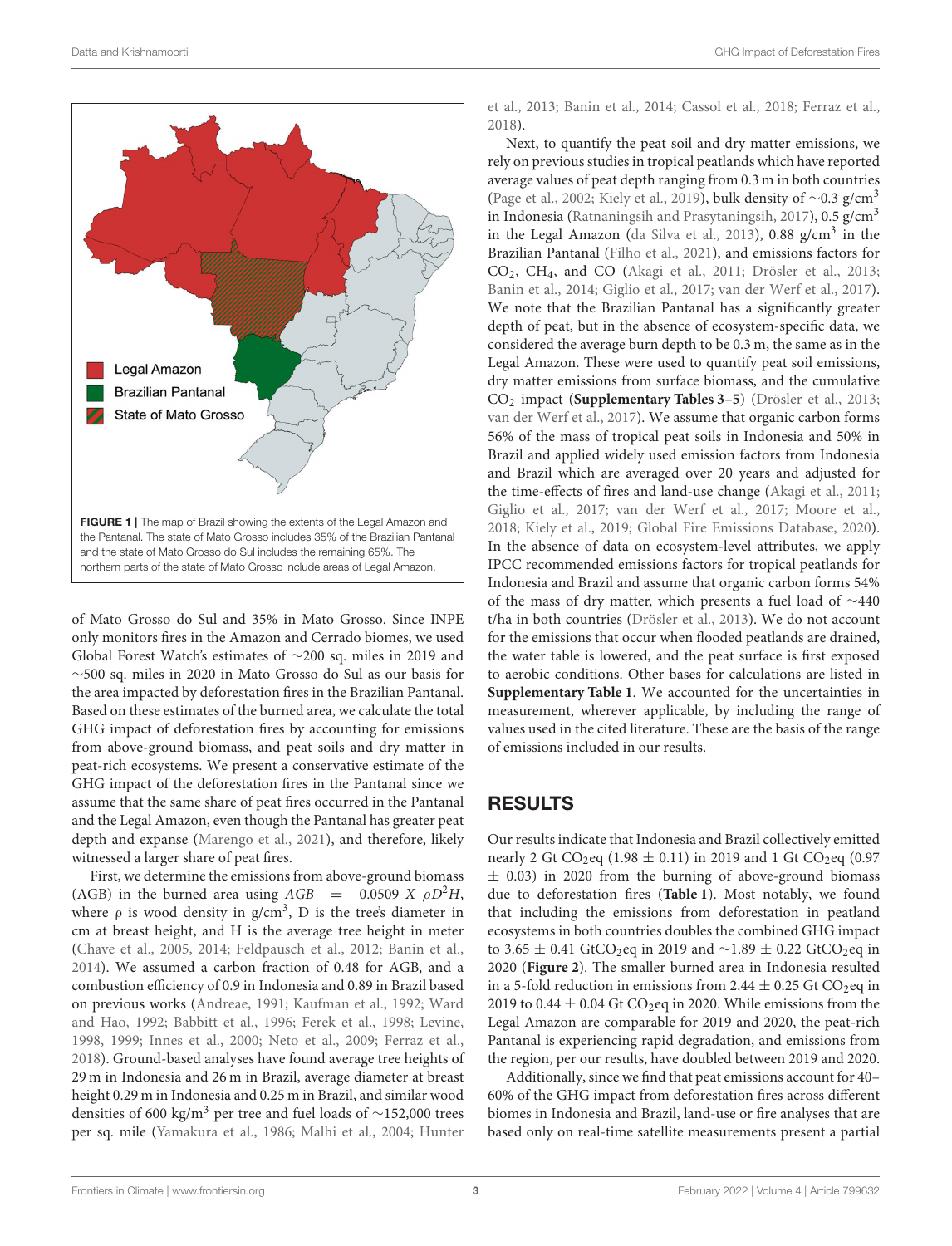<span id="page-3-0"></span>TABLE 1 | GHG impact of deforestation fires in Indonesia and the Legal Amazon in Brazil, 2019 and 2020, calculated in this work.

| <b>Attribute</b>                                                                  |                                                          | 2019            |                     |                 | 2020            |                 |                 |
|-----------------------------------------------------------------------------------|----------------------------------------------------------|-----------------|---------------------|-----------------|-----------------|-----------------|-----------------|
|                                                                                   |                                                          | Indonesia       | <b>Brazil</b>       |                 | Indonesia       | <b>Brazil</b>   |                 |
|                                                                                   |                                                          |                 | <b>Legal Amazon</b> | Pantanal        |                 | Legal Amazon    | Pantanal        |
| Peat soil emissions                                                               | $CO2$ emissions (Gt)                                     | $0.48 \pm 0.07$ | $0.31 \pm 0.06$     | $0.05 \pm 0.01$ | $0.09 \pm 0.01$ | $0.32 \pm 0.07$ | $0.10 \pm 0.03$ |
|                                                                                   | CO emissions (Gt CO <sub>2</sub> eq)                     | $0.19 \pm 0.05$ | $0.09 \pm 0.04$     | $0.01 \pm 0.01$ | $0.03 \pm 0.01$ | $0.09 \pm 0.04$ | $0.03 \pm 0.01$ |
|                                                                                   | $CH4$ emissions (Gt CO <sub>2</sub> eq)                  | < 0.01          | < 0.01              | < 0.01          | < 0.01          | < 0.01          | < 0.01          |
|                                                                                   | Total (Gt CO <sub>2</sub> eq)                            | $0.69 \pm 0.12$ | $0.40 \pm 0.10$     | $0.06 \pm 0.01$ | $0.12 \pm 0.02$ | $0.42 \pm 0.11$ | $0.13 \pm 0.04$ |
| Dry matter emissions (Gt CO <sub>2</sub> eq)                                      |                                                          | $0.37 \pm 0.05$ | $0.14 \pm 0.02$     | $0.01 \pm 0.01$ | $0.07 \pm 0.01$ | $0.15 \pm 0.01$ | $0.03 \pm 0.01$ |
| Emissions from peatlands (Peat Soil and Dry Matter) (Gt CO <sub>2</sub> eq)       |                                                          | $1.06 \pm 0.17$ | $0.54 \pm 0.12$     | $0.07 \pm 0.01$ | $0.19 \pm 0.03$ | $0.57 \pm 0.12$ | $0.16 \pm 0.04$ |
| Above-ground Biomass (AGB) emissions <sup>a</sup> (Gt CO <sub>2</sub> eg)         |                                                          | $1.38 \pm 0.08$ | $0.55 \pm 0.02$     | $0.05 \pm 0.01$ | $0.25 \pm 0.01$ | $0.61 \pm 0.01$ | $0.11 \pm 0.01$ |
| Above-ground Biomass emissions in Indonesia and Brazil<br>(Gt CO <sub>2</sub> eq) |                                                          |                 | $1.98 \pm 0.11$     |                 |                 | $0.97 \pm 0.03$ |                 |
|                                                                                   | Total emissions (AGB, Peat and Dry matter) (Gt $CO2$ eg) | $2.44 \pm 0.25$ | $1.09 \pm 0.14$     | $0.12 \pm 0.02$ | $0.44 \pm 0.04$ | $1.18 \pm 0.13$ | $0.27 \pm 0.05$ |
|                                                                                   |                                                          | $1.21 \pm 0.16$ |                     |                 |                 | $1.45 \pm 0.18$ |                 |
| Share of peatland emissions (as a % of Total)                                     |                                                          | $43 \pm 2$      | $48 \pm 5$          | $58 \pm 6$      | $43 \pm 3$      | $49 \pm 5$      | $59 \pm 5$      |
| Cumulative emissions from Indonesia and Brazil<br>(Gt CO <sub>2</sub> eq)         |                                                          |                 | $3.65 \pm 0.41$     |                 |                 | $1.89 \pm 0.22$ |                 |

*<sup>a</sup>Details in* [Supplementary Material](#page-6-17)*.*



<span id="page-3-1"></span>FIGURE 2 | Assessment of the annual GHG impact of deforestation fires in Indonesia, the Legal Amazon in Brazil, and the Pantanal in Brazil during 2019 and 2020. The error bars represent the cumulative uncertainty associated with the calculated GHG impact, consisting of peat soil emissions, dry matter emissions, and aboveground biomass (AGB) emissions. For peat soil emissions, the error bars are calculated based on the uncertainties reported for the average burn depth from previous fires, the associated emission factors for  $CO<sub>2</sub>$ , CO, and CH<sub>4</sub>, and the mass of burned peat. For dry matter emissions, the error bars are calculated based on the uncertainties reported for the dry matter per sq. mile. For the AGB emissions, the error bars are calculated based on the uncertainties reported in the number of trees per sq. mile, the aboveground biomass per sq. mile, and the associated carbon content. The uncertainties are reported in [Table 1](#page-3-0) and [Supplementary Material](#page-6-17).

and skewed outlook of the emissions impact of deforestation fires in peatland ecosystems. This can result in underreporting peatland emissions in the short-term and under-accounting for peatland degradation, in the short- and long-term. To understand the magnitude of underestimation, we present a comparison of our results with peer-reviewed estimates reported by Global Forest Watch [\(Hansen et al., 2013\)](#page-7-28) in **[Table 2](#page-4-0)**. While the estimates presented by the databases are continually updated as post-fire ground measurements become available, the process of providing better estimates typically takes 3–5 years. Therefore, we modeled the emissions from the 2015 fires in Indonesia and Brazil and compared our results with those reported by Global Forest Watch. Additional comparisons with the data reported by Copernicus Atmospheric Services (CAMS) and the Global Fire Emissions Database (GFED) in 2015, 2019, and 2020 and peer-reviewed analyses for 2015 are included in the **[Supplementary Material](#page-6-17)**, along with the sources, scope, and methodologies relevant to each of these databases.

For Indonesia, we find a difference of nearly  $1.8 \pm 0.25$  Gt CO<sub>2</sub>eq ( $\sim$ 260%) between the results from our model (2.44 ± 0.25 Gt  $CO<sub>2</sub>$ eq) and those reported by Global Forest Watch (0.68 Gt CO<sub>2</sub>eq) for 2019, and a lower variation of 1.4  $\pm$ 0.25 Gt CO<sub>2</sub>eq (∼130%) between our results (2.53  $\pm$  0.25 Gt  $CO<sub>2</sub>$ eq) and the updated emissions reported by the database (1.1 Gt  $CO<sub>2</sub>$ eq) for 2015. We observe the smallest difference of <0.1 ± 0.04 Gt CO2eq (∼19%) between our results (0.44  $\pm$  0.04 Gt CO<sub>2</sub>eq) and those reported by Global Forest Watch (0.37 Gt  $CO<sub>2</sub>$ eq) for 2020, when favorable weather conditions, a pandemic-induced weakening of the economic incentives for deforestation, and strong policy enforcement helped arrest deforestation fires in Indonesia. The results from our model for the Legal Amazon concur with the data reported by Global Forest Watch (**[Figure 3](#page-5-0)** and **[Table 2](#page-4-0)**). In contrast, we find substantial differences between the results from our model and the data reported by Global Forest Watch for the Brazilian Pantanal in 2019. The underestimation highlights that satellitebased measurements and post estimation are potentially underaccounting for the GHG impact of deforestation fires in peatlands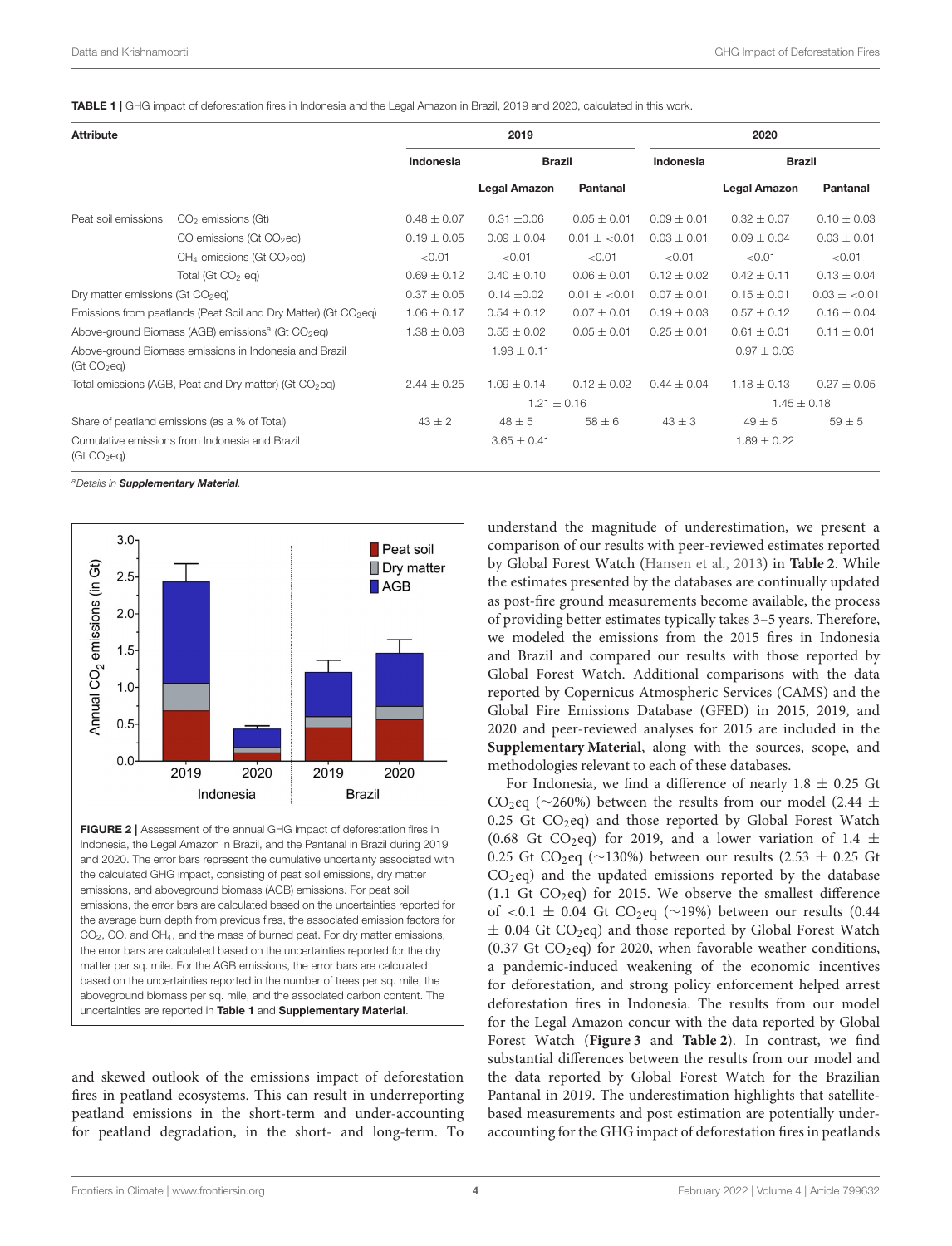|                                                                                 |                 | Indonesia                                       |                 |                 |                   |                 | <b>Brazil</b>   |                 |                   |
|---------------------------------------------------------------------------------|-----------------|-------------------------------------------------|-----------------|-----------------|-------------------|-----------------|-----------------|-----------------|-------------------|
|                                                                                 | 2015            | 2019                                            | 2020            |                 | 2015              | 2019            |                 |                 | 2020              |
|                                                                                 |                 |                                                 |                 | Legal Amazon    | Pantanal          | Legal Amazon    | Pantanal        | Legal Amazon    | Pantanal          |
| Model estimates Above-ground Biomass (AGB)<br>emissions (Gt CO <sub>2</sub> eq) |                 | $1.46 \pm 0.09$ $1.38 \pm 0.08$ $0.25 \pm 0.01$ |                 | $0.34 \pm 0.01$ | $0.03 \pm 0.01$   | $0.55 \pm 0.02$ | $0.05 \pm 0.01$ | $0.61 + 0.01$   | $0.11 \pm 0.01$   |
| Peat soil emissions (Gt CO <sub>2</sub> eq)                                     | $0.69 \pm 0.12$ | $0.69 \pm 0.12$                                 | $0.12 \pm 0.02$ | $0.28 \pm 0.07$ | $0.03 \pm 0.01$   | $0.40 \pm 0.10$ | $0.06 \pm 0.01$ | $0.42 \pm 0.11$ | $0.13 \pm 0.04$   |
| Dry matter emissions (Gt CO <sub>2</sub> eq)                                    | $0.38 + 0.05$   | $0.37 \pm 0.05$                                 | $0.07 \pm 0.01$ | $0.10 \pm 0.01$ | $-0.01 \pm -0.01$ | $0.14 \pm 0.02$ | $0.01 \pm 0.01$ | $0.15 \pm 0.01$ | $0.03 \pm 0.01$   |
| Total emissions (AGB, Peat, and Dry<br>matter) (Gt CO <sub>2</sub> eq)          | $2.53 \pm 0.26$ | $2.44 \pm 0.25$                                 | $0.44 \pm 0.04$ | $0.72 \pm 0.09$ | $0.07 \pm 0.02$   | $1.09 \pm 0.14$ | $0.12 \pm 0.02$ | $1.18 \pm 0.13$ | $0.27 \pm 0.05$   |
| Emissions reported by Global Forest Watch                                       | 1.13            | 0.68                                            | 0.37            | 0.70            | 0.03              | 1.23            | 0.03            | 1.13            | No data available |
| Difference in model estimates and database estimates (%)                        |                 | $-123 \pm 19$ $-259 \pm 31$                     | $-19 \pm 11$    | $-3 \pm 11$     | $-133 \pm 33$     | $11 \pm 10$     | $-300 \pm 67$   | $-4 \pm 11$     |                   |

by 2- to 3-fold immediately after the fires occur. The magnitud e of the mismatch is reduced to half, i.e., 1- to 1.5-fold, as ne w data from ground measurements becomes available, but the effects of the underestimation remain substantial. Additionally, the Brazilian Pantanal is witnessing a sustained increase i n deforestation fires and their GHG impact is poorly quantified.

To evaluate how the emissions reported by databases change over time, we compared previous and publicly available estimates reported during or immediately after the fires occurred with current estimates from the Global Fire Emissions Database (GFED) [\(Global Fire Emissions Database, 2015,](#page-6-18) [2020,](#page-6-9) [2021\)](#page-6-19). These trends are presented in **[Table 3](#page-5-1)** .

The emissions reported by GFED during the fire season in 2015 in Indonesia have since changed by nearly 170%, while those for the Legal Amazon have changed by 15%. Similarly, 2020 estimates for Indonesia have changed by 7% and by 10% for the Legal Amazon. Overall, the reported emissions have consistently increased over time, with the most substantial increase observed for Indonesia's 2015 emissions. The trends in **[Table 3](#page-5-1)** are consistent with our hypothesis that real-time satellite data reported during or immediately after the fire season can underestimate the GHG impact of deforestation fires.

## POLICY IMPLICATIONS AND **CONCLUSIONS**

Our findings indicate that the emissions from deforestation fires in Indonesia and Brazil accounted for 7 and 3% of total global GHG emissions in 2019 and 2020, respectively. Moreover, emissions from the fires that occurred in peatlands accounted for nearly half of this GHG contribution from both countries. Deforestations fires are not only resulting in substantial forest and carbon sink loss but are also a significant source of GHG emissions. Peatlands, that store at least twice as much carbon as all other vegetation types, can turn from carbon sinks to sources when perturbed by fires. Therefore, understanding th e role of peatlands as carbon sinks and the GHG impact associated with deforestation fires in these critical ecosystems is an urgent emissions reduction priority that requires effective, timely , and transparent measurement, data collection, management, and sharing.

<span id="page-4-0"></span>In the case of Indonesia and the Pantanal in Brazil, we observ e that emissions from peatlands are underestimated during severe fire years, but periodic updates can reduce the magnitude of the mismatch. Specifically, satellite-based measurements and post estimation are potentially under-accounting for the GHG impact of deforestation fires in peatlands by 2- to 3-fold immediatel y after the fires occur, but the underestimation is reduced to half over a 5-year period. The mismatch was found to be the lowest for 2020, when favorable weather conditions, stringent policy enforcement, and the global recession weakened the drivers of deforestation in Indonesia. In contrast, the Brazilian Pantanal is experiencing progressive degradation through deforestation and the emissions from the region were found to have significantl y increased between 2015 (0.07  $\pm$  0.02 Gt CO<sub>2</sub>eq) and 2020 (0.27  $\pm$ 0.05 Gt CO <sup>2</sup>eq). Regular pre- and post-fire ground measurement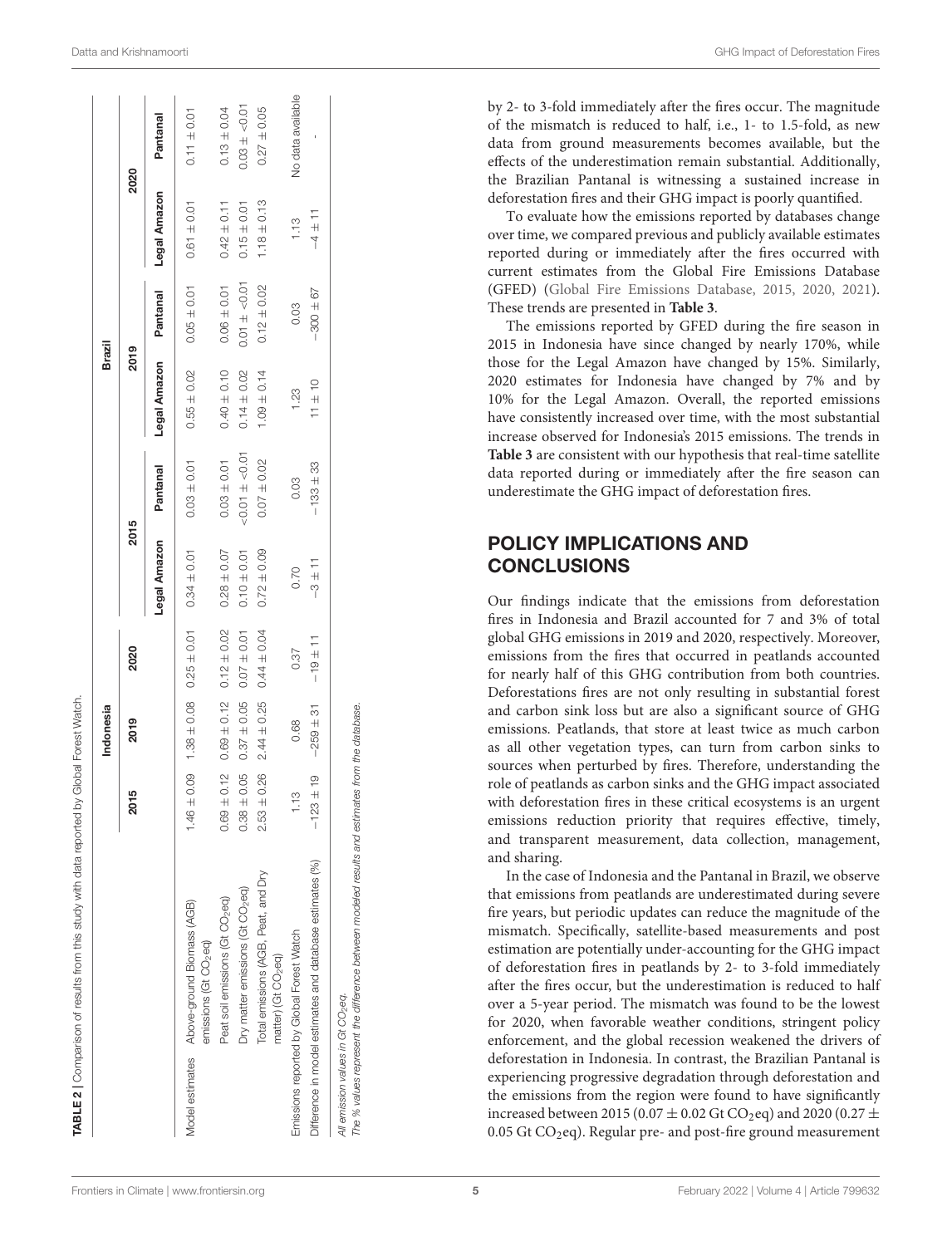

<span id="page-5-1"></span><span id="page-5-0"></span>TABLE 3 | Data reported by Global Fire Emissions Database (GFED) for Indonesia and Brazil (Legal Amazon) for 2015 and 2019.

| Emissions reported for 2015 | Indonesia         | <b>Brazil</b> |
|-----------------------------|-------------------|---------------|
| In 2015                     | 0.88 <sup>a</sup> | 0.72          |
|                             | $1.75^{b}$        |               |
| In 2021                     | 2.36              | 0.83          |
| Emissions reported for 2019 |                   |               |
| ln 2020                     | 1.50              | 2.07          |
| In 2021                     | 1.61              | 2.29          |

*All emission values in Gt CO<sub>2</sub>eq.* 

*<sup>a</sup>Data reported while the fire season was active in October 2015.*

*<sup>b</sup>Data reported in November 2015.*

when the forests are accessible during periods of low fire activity, and verification of ground-based data with real-time satellite data can help reduce the incongruity between reported emissions and the true GHG impact of deforestation fires.

It follows from our findings that the absence of policy efforts to map peatlands is a significant barrier toward peatland conservation and restoration in both countries; however, better mapping alone will be insufficient in mitigating the challenges associated with deforestation fires. The ASEAN Peatland Forests Project (APFP) and the UN's Global Peatlands Initiative were established over the last two decades for comprehensive mapping and to enable multi-stakeholder community-based programs to restore peatlands, reduce the rate of degradation, and the risk of fire and haze. In addition to being a partner country of both the initiatives, the Indonesian government issued a permanent moratorium on clearing peatlands and new concessions in primary forests in 2011. Penalty provisions under Indonesia's National Forestry Law and Environmental Protection and Management Law were also expanded to include imprisonment and fines ranging between 3 and 10 billion Indonesian Rupiah (\$200,000–700,000 USD), while international support from the UN's Office of Drugs and Crime was directed at strengthening enforcement (United Nations Office of Drugs and Crime, [2011\)](#page-7-29). These measures, along with Indonesia's Freedom of

Information Act and the One-Map initiative to map peatlands at a resolution of 1:25,000 and establish a single national database for forests, peatlands, and land-use were expected to boost peatland conservation [\(Shahab, 2016\)](#page-7-30).

Despite these efforts, large swaths of peatlands remain unmapped, data sharing through OneMap is restrained by the government, and indigenous areas with some of the largest peat reserves have been excluded by regulation. In 2019, the conversion of forests to palm and paper plantations drove many of the fires, and the government drew criticism over the shape-shifting nature of the maps included in the moratoria that were altered to support commodity productiondriven agriculture. Contrastingly, in 2020, the economic downturn from the COVID-19 pandemic weakened demand for palm oil, and milder weather conditions and international pressure to control GHG emissions and deforestation led to peatland rewetting and strict enforcement of the moratoria on peatland draining.

In contrast, Brazil has witnessed dramatic and significant erosion of forest protection policies over the last 2 years which has facilitated an increase in deforestation for commodity production, especially in regions beyond the Legal Amazon such as the peatlands in the Pantanal. In 2019, INPE first initiated efforts to monitor deforestation across all biomes through REDD+. However, the effort is expected to cease in 2022 as Germany and Norway have frozen future funding, and the tripartite Amazon Fund Guidance Committee between Brazil, Norway, and Germany was dissolved in reaction to the Brazilian government's weakened policy stance on forest protection and weak enforcement of the moratoria on illegal soy and beef farming [\(Presidency of the Republic of Brazil, 2019a\)](#page-7-31). Simultaneously, Brazil's anti-deforestation law enforcement agency, the Institute of Environment and Renewable Natural Resources (IBAMA), witnessed a 25% reduction in its budget appropriations and all logging fines have been suspended since 2019 [\(Presidency of the Republic of Brazil, 2019b\)](#page-7-32). As for peatlands, the known deposits in Brazil are managed under the 1971 Ramsar Convention on Wetlands; but the 25 recognized Ramsar sites in Brazil have not been mapped to assess the peat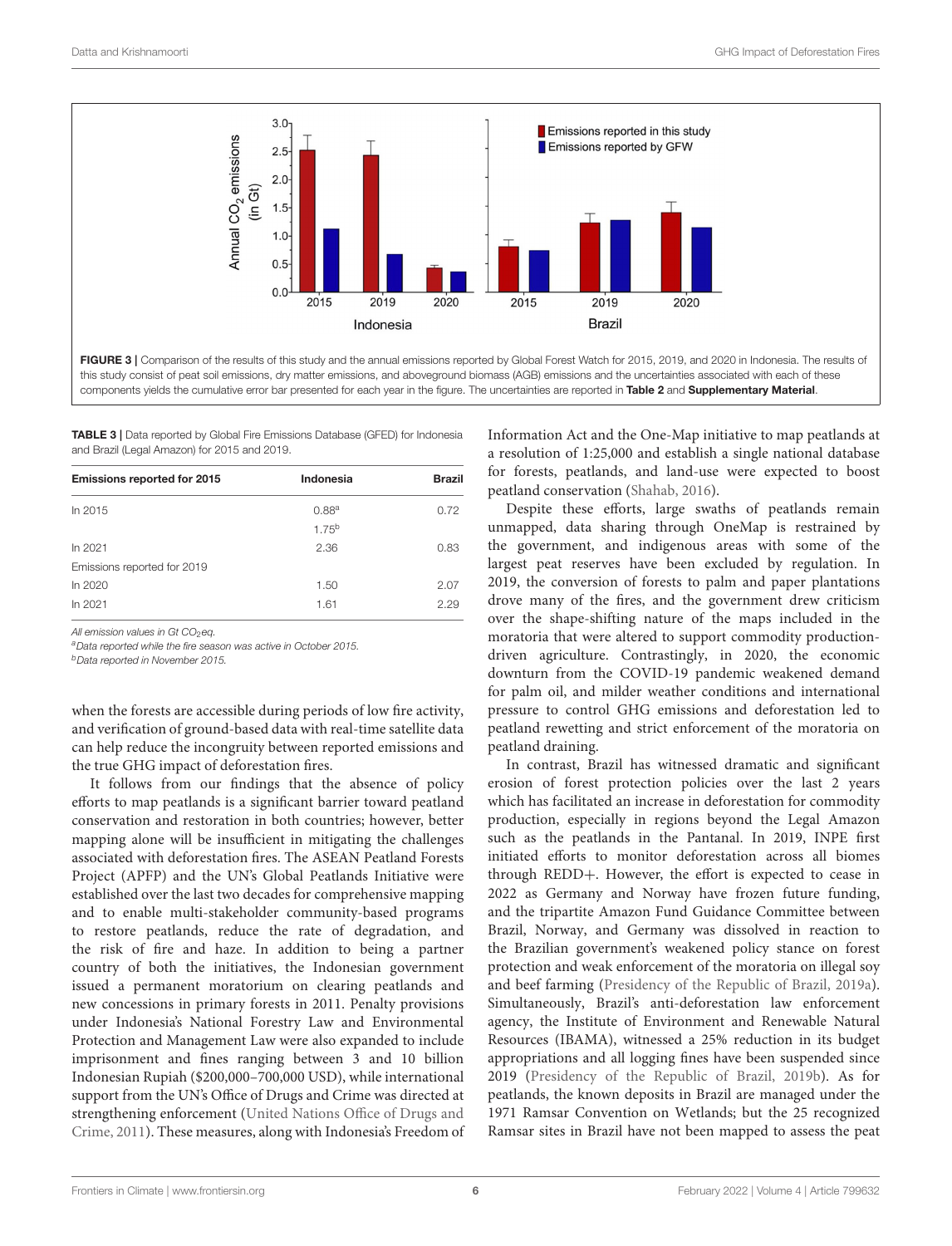thickness, and beyond the known sites, the extent and depth of peatlands remain largely undiscovered (The Ramsar Convention Secretariat, [2014\)](#page-7-33). As a result, Brazil does not have peatland protection policies in place even though a mapping effort by the Center for International Forestry Research (CIFOR) and the United States Agency for International Development in 2017 revealed that South America may have the highest tropical peat deposits and Brazil potentially leads the region in peatland area and volume contribution [\(Gumbricht et al., 2017\)](#page-7-34).

While both countries have established forest protection policies, and peatland protection policies in the case of Indonesia, along with attracting financial resources to better map peatlands through several international mechanisms, weak enforcement and reversal of policies continue to enable largescale deforestation. Our findings emphasize the need for regular pre- and post-fire ground measurement verification with real-time satellite data across all biomes. Especially in peatlands, pre-fire ground assessments can help appropriately map their extent and depth, resulting in better post-fire estimates which can complement satellite measurements. If the presence, depth, and expanse of peatlands close to areas experiencing human development are unknown, then the potential of peatlands as carbon sinks and as sources of emissions during deforestation fires are underestimated and misrepresented in global carbon cycle fluxes. As a result, appropriate mitigation policies corresponding to the true impact of fires cannot be established and enforcement gaps and inefficiencies in current policies continue to incentivize

#### **REFERENCES**

- <span id="page-6-2"></span>Akagi, S. K., Yokelson, R. J., Wiedinmyer, C., Alvarado, M. J., Reid, J. S., Karl, T., et al. (2011). Emission factors for open and domestic biomass burning for use in atmospheric models. Atmos. Chem. Phys. 4039, 4039–4072. doi: [10.5194/acp-11-4039-2011](https://doi.org/10.5194/acp-11-4039-2011)
- <span id="page-6-14"></span>Andreae, O. M. (1991). Biomass Burning-Its History, Use, and Distribution and Its Impact on Environmental Quality and Global Climate. Cambridge: MIT Press.
- <span id="page-6-15"></span>Babbitt, R. E., Ward, D. E., Susott, R. A., Artaxo, P., and Kauffman, J. B. (1996). "A comparison of concurrent airborne and ground based emissions generated from biomass burning in the Amazon Basin," in SCAR-B Proceedings (São Paulo).
- <span id="page-6-4"></span>Banin, L., Lewis, S. L., Lopez-Gonzalez, G., Baker, T. R., Quesada, C. A., Chao, K., et al. (2014). Tropical forest wood production: a cross-continental comparison. J. Ecol. 102, 1025–1037. doi: [10.1111/1365-2745.12263](https://doi.org/10.1111/1365-2745.12263)
- <span id="page-6-7"></span>Cassol, H. L. G., Shimabukuro, Y. E., de Brito Carreiras, J. M., and Moraes, E. C. (2018). Improved tree height estimation of secondary forests in the Brazilian Amazon. Acta Amazon. 48, 179–190. doi: [10.1590/1809-4392201700844](https://doi.org/10.1590/1809-4392201700844)
- <span id="page-6-11"></span>Chave, J., Andalo, C., Brown, S., Cairns, M. A., Chambers, J. Q., Eamus, D., et al. (2005). Tree allometry and improved estimation of carbon stocks and balance in tropical forests. Oecologia [145, 87–99. doi: 10.1007/s00442-005-](https://doi.org/10.1007/s00442-005-0100-x) 0100-x
- <span id="page-6-12"></span>Chave, J., Réjou-Méchain, M., Búrquez, A., Chidumayo, E., Colgan, M. S., Delitti, W. B. C., et al. (2014). Improved allometric models to estimate the aboveground biomass of tropical trees. Glob. Change Biol. 20, 3177–3190. doi: [10.1111/gcb.12629](https://doi.org/10.1111/gcb.12629)
- <span id="page-6-6"></span>da Silva, M. L., Silva, A. C., Silva, B. P. C., Barral, U. M., Soares, P. G., and Vidal-Torrado, P. (2013). Surface mapping, organic matter and water stocks in peatlands of the Serra do Espinhaço Meridional-Brazil. Revista Brasileira de Ciência do Solo[. 37, 1149–1157. doi: 10.1590/S0100-0683201300050](https://doi.org/10.1590/S0100-06832013000500004) 0004

the drivers for commodity production-driven deforestation. Monitoring across all biomes and transparent data sharing must be encouraged and appropriately funded by the government and international mechanisms, robust policy enforcement must be coordinated across the national and local levels, and severe punitive actions which outweigh the economic benefits of commodity production-driven deforestation must be established for effective forest and peatland protection and climate change mitigation.

#### DATA AVAILABILITY STATEMENT

The original contributions presented in the study are included in the article/**[Supplementary Material](#page-6-17)**, further inquiries can be directed to the corresponding author/s.

#### AUTHOR CONTRIBUTIONS

RK developed and directed the project. RK and AD have contributed equally to the design, research, analysis, and writing. All authors have made a direct and substantial intellectual contribution to the work and have approved it for publication.

#### SUPPLEMENTARY MATERIAL

<span id="page-6-17"></span>The Supplementary Material for this article can be found [online at: https://www.frontiersin.org/articles/10.3389/fclim.](https://www.frontiersin.org/articles/10.3389/fclim.2022.799632/full#supplementary-material) 2022.799632/full#supplementary-material

- <span id="page-6-3"></span>Drösler, M., Verchot, L. V., and Pan, G. (2013). Drained Inland Organic Soils. Hayama: Institute for Global Environmental Strategies (IGES).
- <span id="page-6-13"></span>Feldpausch, T. R., Lloyd, J., Lewis, S. L., Brienen, J. W. R., Gloor, M., Monteagudo Mendoza, A., et al. (2012). Tree height integrated into pantropical forest biomass estimates. Biogeosciences [9, 3381–3403. doi: 10.5194/bg-9-](https://doi.org/10.5194/bg-9-3381-2012) 3381-2012
- <span id="page-6-16"></span>Ferek, R. J., Reid, J. S., Hobbs, P. V., Blake, D. R., and Liousse, C. (1998). Emission factors of hydrocarbons, halocarbons, trace gases and particles from biomass burning in Brazil. J. Geophys. Res. Atmos. 103, 32107–32118. doi: [10.1029/98JD00692](https://doi.org/10.1029/98JD00692)
- <span id="page-6-8"></span>Ferraz, A., Saatchi, S., Xu, L., Hagen, S., Chave, J., Yu, Y., et al. (2018). Carbon storage potential in degraded forests of Kalimantan, Indonesia. Environ. Res. Lett. 13:095001. doi: [10.1088/1748-9326/aad782](https://doi.org/10.1088/1748-9326/aad782)
- <span id="page-6-10"></span>Filho, G. C. K., Bufacchi, P., Costa, F., Cortez, E. V., Andrade, J. C., Ribeiro, K., et al. (2021). Smoldering characteristics of high bulk density peat. Proc. Combust. Inst. 38, 5053–5062.
- <span id="page-6-1"></span>Food and Agriculture Organization (2020). Peatland Mapping and Monitoring-Recommendations and Technical Overview. Rome: United Nations.
- <span id="page-6-5"></span>Giglio, J. L., Randerson, J. T., and van der Werf, G. R. (2017). Analysis of daily, monthly, and annual burned area using the fourth-generation global fire emissions database (GFED4). J. Geophys. Res. Biogeosci. 118, 317–328. doi: [10.1002/jgrg.20042](https://doi.org/10.1002/jgrg.20042)
- <span id="page-6-18"></span>Global Fire Emissions Database (2015). Fire Season: Indonesia. Available online at:<http://globalfiredata.org/pages/category/indonesia/>
- <span id="page-6-9"></span>Global Fire Emissions Database (2020). Analysis Tool. Available online at: [http://](http://www.globalfiredata.org/analysis.html) [www.globalfiredata.org/analysis.html](http://www.globalfiredata.org/analysis.html)
- <span id="page-6-19"></span>Global Fire Emissions Database (2021). Amazon Dashboard. Available online at: [http://globalfiredata.org/pages/amazon-dashboard/#faq\\_methods](http://globalfiredata.org/pages/amazon-dashboard/#faq_methods)
- <span id="page-6-0"></span>Global Forest Watch (2019). Indonesia Oil Palm Concessions. Available online at: [https://data.globalforestwatch.org/datasets/indonesia-oil-palm](https://data.globalforestwatch.org/datasets/indonesia-oil-palm-concessions/geoservice?geometry=95.111%2C-5.971%2C126.752%2C1.709)[concessions/geoservice?geometry=95.111%2C-5.971%2C126.752%2C1.709](https://data.globalforestwatch.org/datasets/indonesia-oil-palm-concessions/geoservice?geometry=95.111%2C-5.971%2C126.752%2C1.709)